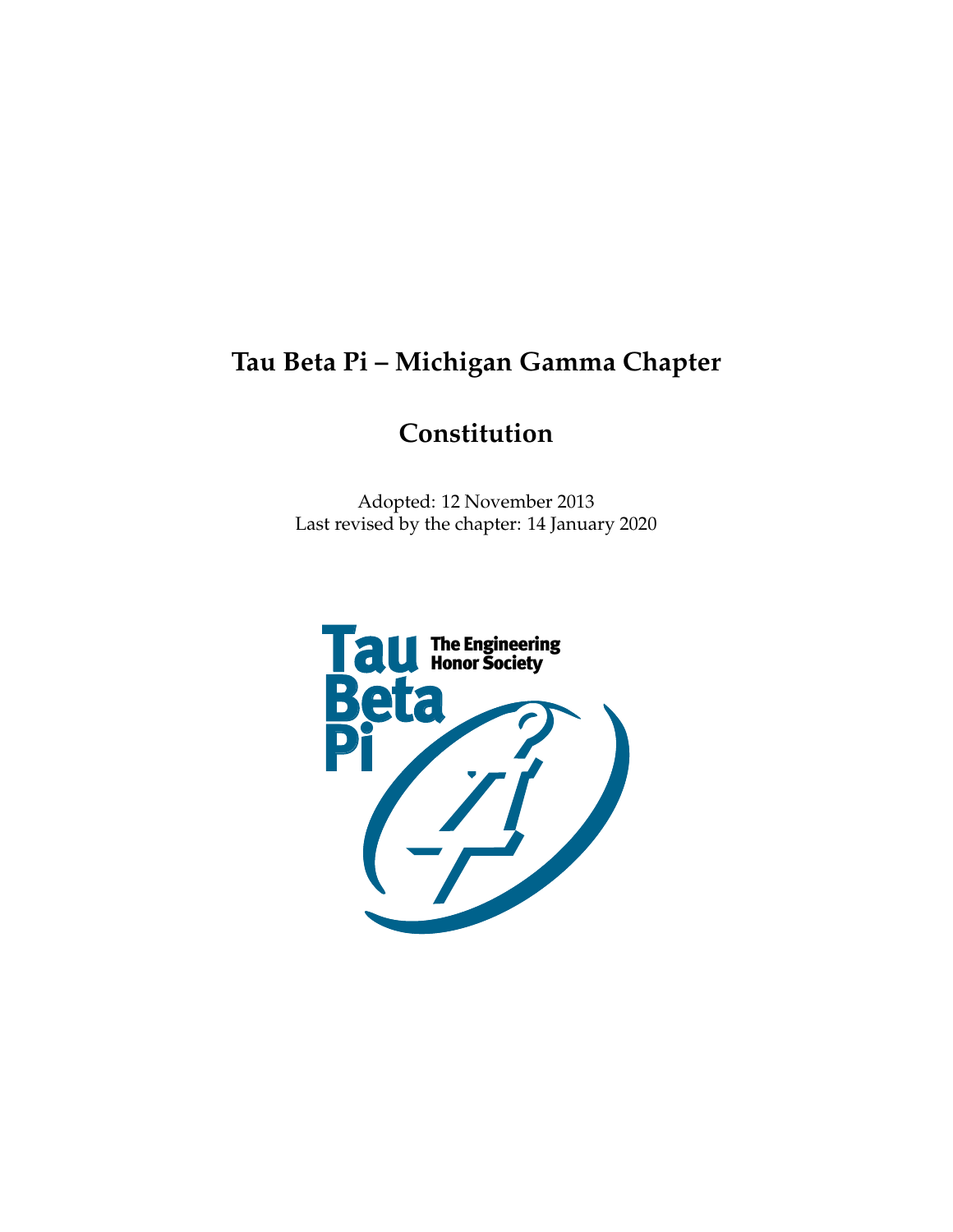# **Contents**

| I Name, Scope, and Precedence. 1 |  |  |  |  |  |  |  |  |  |
|----------------------------------|--|--|--|--|--|--|--|--|--|
|                                  |  |  |  |  |  |  |  |  |  |
| III Government of the Chapter 2  |  |  |  |  |  |  |  |  |  |
|                                  |  |  |  |  |  |  |  |  |  |
|                                  |  |  |  |  |  |  |  |  |  |
|                                  |  |  |  |  |  |  |  |  |  |
|                                  |  |  |  |  |  |  |  |  |  |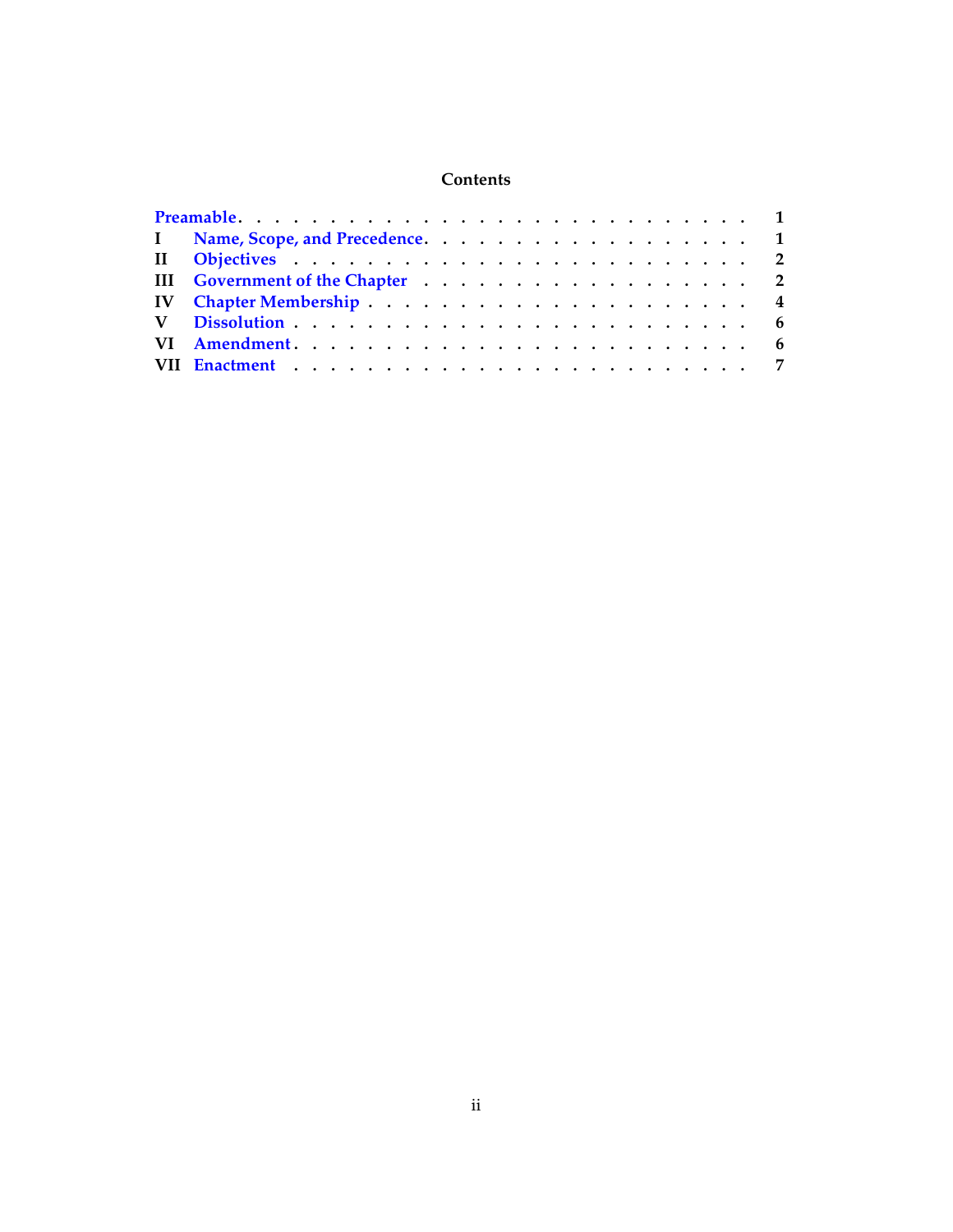#### **Preamble**

<span id="page-2-0"></span>The Michigan Gamma Chapter of the Tau Beta Pi Association, Inc. was installed at the University of Michigan, Ann Arbor on June 14, 1906.

#### **Article I Name, Scope, and Precedence**

SECTION I.1. NAME This chapter is named "Tau Beta Pi Association, Inc., Michigan Gamma Chapter", or equivalently, the Michigan Gamma Chapter of the Tau Beta Pi Association, hereafter referred to as "Michigan Gamma" or simply, the "chapter". The Tau Beta Pi Association, Inc. may hereafter be referred to as the "Association."

SECTION I.2. SCOPE This constitution governs the proceedings of the chapter in all matters not specifically provided for in the Constitution, Bylaws, and Convention Acts of the Association.

SECTION I.3. PRECEDENCE The governing precedence of the chapter is:

- 1. All rules and regulations of the University of Michigan and the College of Engineering that apply to honor societies.
- 2. The Constitution, Bylaws, and Convention Acts of the Association.
- 3. This chapter constitution.
- 4. Any Bylaws the chapter may enact.

In the event of a conflict between the rules and regulations of the University of Michigan and the College of Engineering and the Constitution, Bylaws, and Convention Acts of the Association this chapter will notify the Association of any such conflicts and of this chapter's action with regard to these conflicts. Unless otherwise stated, all official business of the chapter will be conducted in accordance with Robert's "Rules of Order" Revised, subject to the provisions of the governing precedence of the chapter.

SECTION I.4. TERMINOLOGY This Constitution, together with any Bylaws enacted by the chapter, will collectively serve the role of chapter Bylaws as prescribed in C-VII, 4 of the Constitution of the Association.

SECTION I.5. UNIVERSITY AFFILIATION The Michigan Gamma Chapter of Tau Beta Pi is, at the time of the ratification of this Constitution, a sponsored student organization and is sponsored by the College of Engineering - Office of Student Affairs.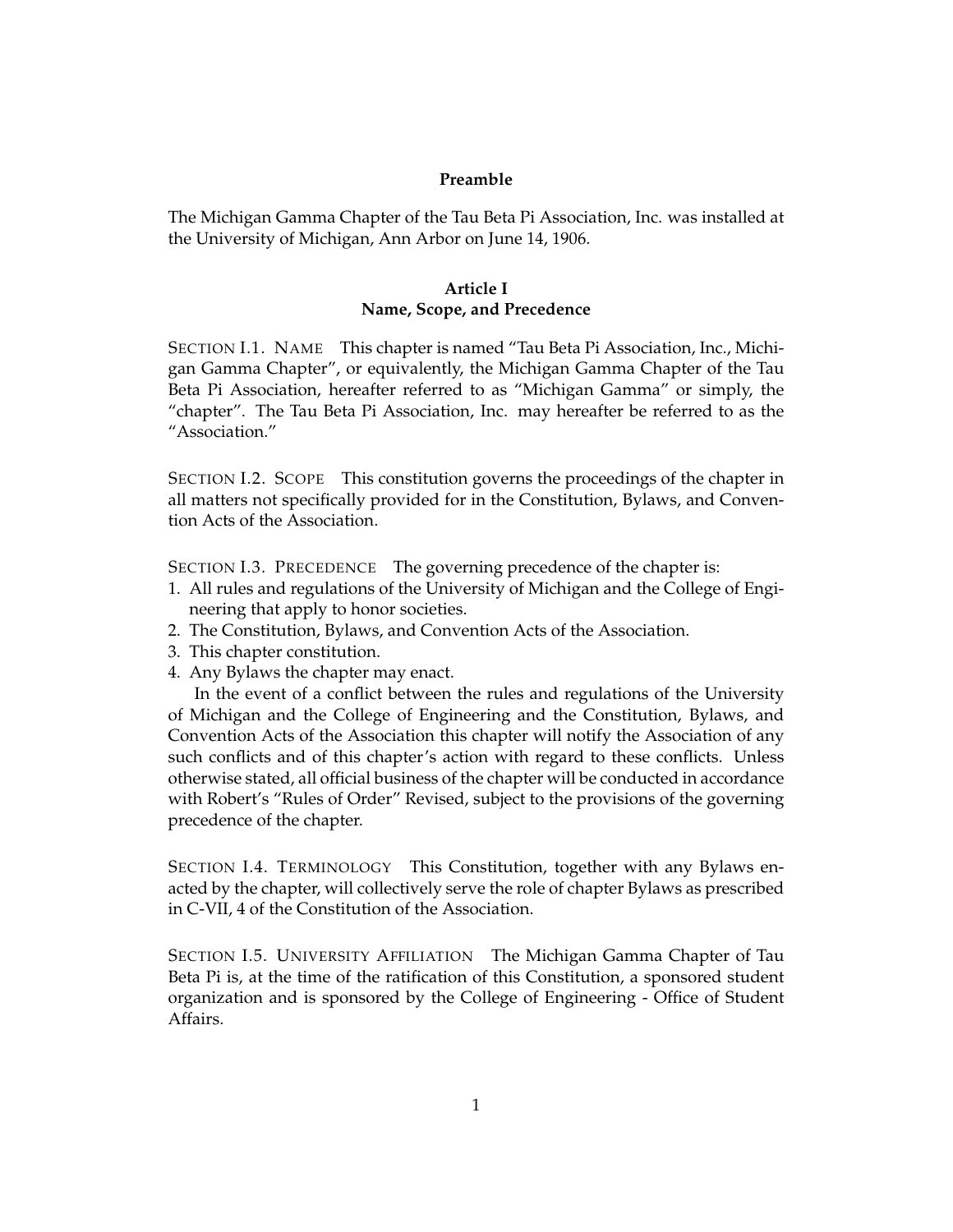SECTION I.6. NONDISCRIMINATION The Michigan Gamma Chapter of Tau Beta Pi is committed to a policy of equal opportunity for all persons and does not discriminate on the basis of race, color, national origin, age, marital status, sex, sexual orientation, gender identity, gender expression, disability, religion, height, weight, or veteran status in its membership or activities unless permitted by university policy for gender specific organizations.

# **Article II Objectives**

<span id="page-3-0"></span>This chapter is organized exclusively for charitable, educational, and scientific purposes under section 501(c)(3) of the Internal Revenue Code, or corresponding Section of any future federal tax code. The objectives of Michigan Gamma are:

SECTION II.1. To uphold the motto, creed, and objectives of the Association.

SECTION II.2. To promote and encourage integrity and excellence in engineering education for the betterment of fellow students, the University, and the public at large.

SECTION II.3. To foster a spirit of respect and cooperation between students and the faculty of the University of Michigan, and to foster a spirit of liberal culture withing the College of Engineering.

SECTION II.4. To cooperate with and support the activities of local Alumni Chapters of the Association.

SECTION II.5. To engage in meaningful service to the University and the broader community, especially by cooperating and collaborating with other organizations on campus.

<span id="page-3-1"></span>SECTION II.6. To cooperate and collaborate with District 7 and other chapters of the Association, particularly other collegiate chapters, with regards to contributing to the broader organization, improving the chapters' communities, and facilitating networking between Tau Beta Pi members.

# **Article III Government of the Chapter**

SECTION III.1. GOVERNING BODIES Michigan Gamma shall be governed by the Chapter assembled in a Voting Meeting and by the Officer Corps. These two bodies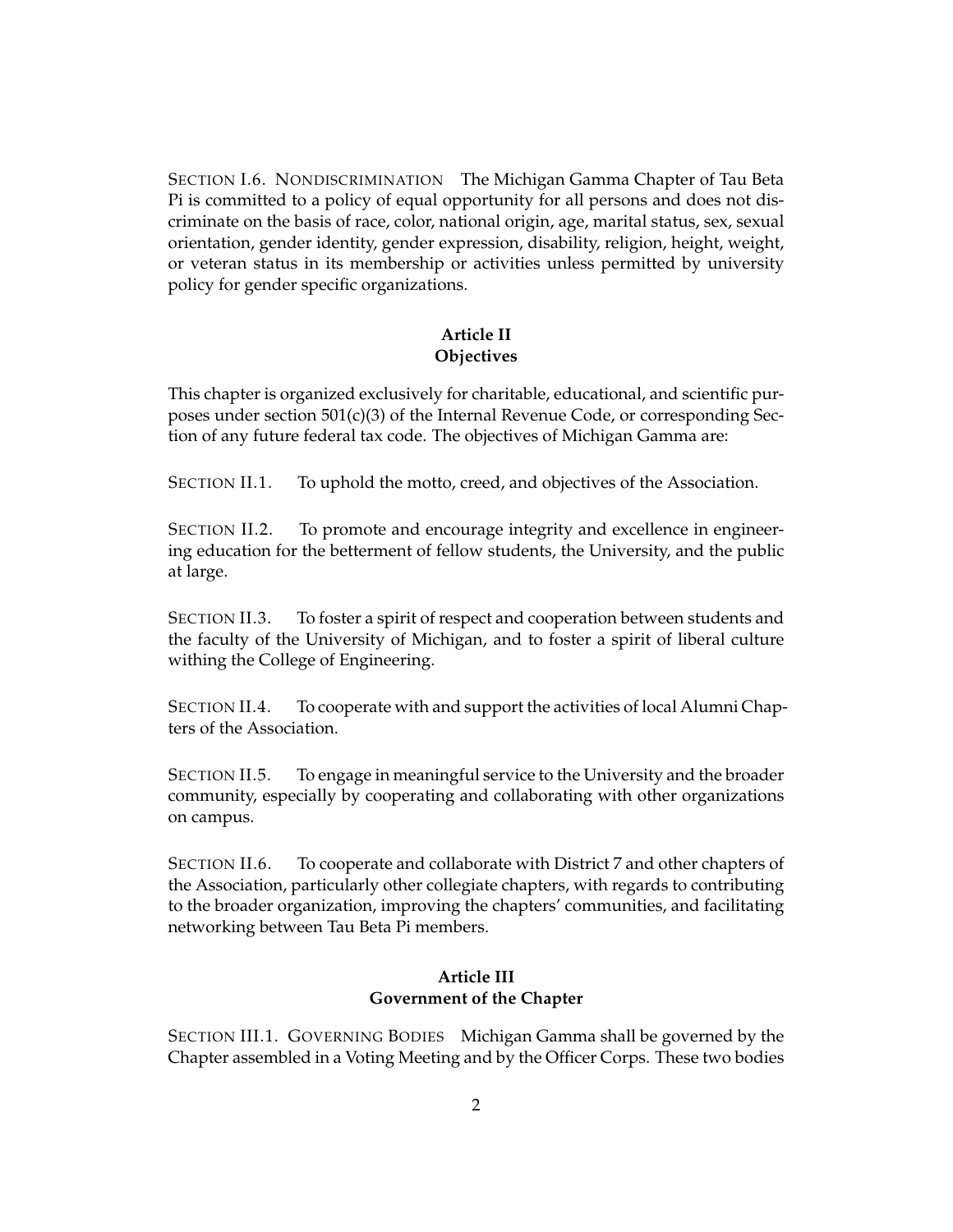shall control all matters and affairs pertaining to the chapter as a whole.

SECTION III.2. CHAPTER VOTING MEETINGS

- (a) TIME AND PARTICIPATION Chapter voting meetings must be held at least twice a semester to elect candidates for membership and to elect new officers. The chapter membership or officers may designate additional general meetings to be voting meetings, provided they are advertised as such not after the later of the previous general meeting or two weeks prior to the desired voting meeting. Any active member may attend and vote. Quorum for chapter activities is defined by C-VII, 6 of the Constitution of the Association.
- (b) AGENDA Prior to any voting meeting, the chapter president will prepare an agenda for the meeting and will cause it to be distributed.
- (c) CHAIR The Advisory Board will select a chair for the official business portions of all voting meetings. This chair should be a current advisor or the chapter president.
- (d) OFFICER ELECTION The chapter membership will elect members of the Officer Corps as provided in this Constitution and any Bylaws adopted by the chapter.
- (e) BYLAWS The chapter membership may enact Bylaws for the chapter, at any voting meeting. The procedure for enactment, or for amendment of the amending procedure of such Bylaws, must follow the same requirements for amending this Constitution.

SECTION III.3. OFFICER CORPS The Officer Corps will consist of those persons holding offices specified by this Constitution and the chapter Bylaws. They will serve without compensation for terms of lengths specified in this Constitution or the chapter Bylaws. No term may exceed 13 months except those of advisors whose terms cannot exceed four years. The members of the Officer Corps will be elected by the chapter membership at designated voting meetings. Chapter Bylaws may specify specific offices of the Officer Corps as appointed. If any positions are to be filled by appointment, the chapter Bylaws must designate a procedure for such appointments to follow.

SECTION III.4. OFFICES The chapter must maintain, at a minimum, those officers prescribed in C-VI,6 of the Constitution of the Association. Additional officers may be prescribed by the chapter Bylaws. The chapter Bylaws may additionally combine officers listed in C-VII,8 of the Constitution of the Association, provided that the necessitated responsibilities are still provided for.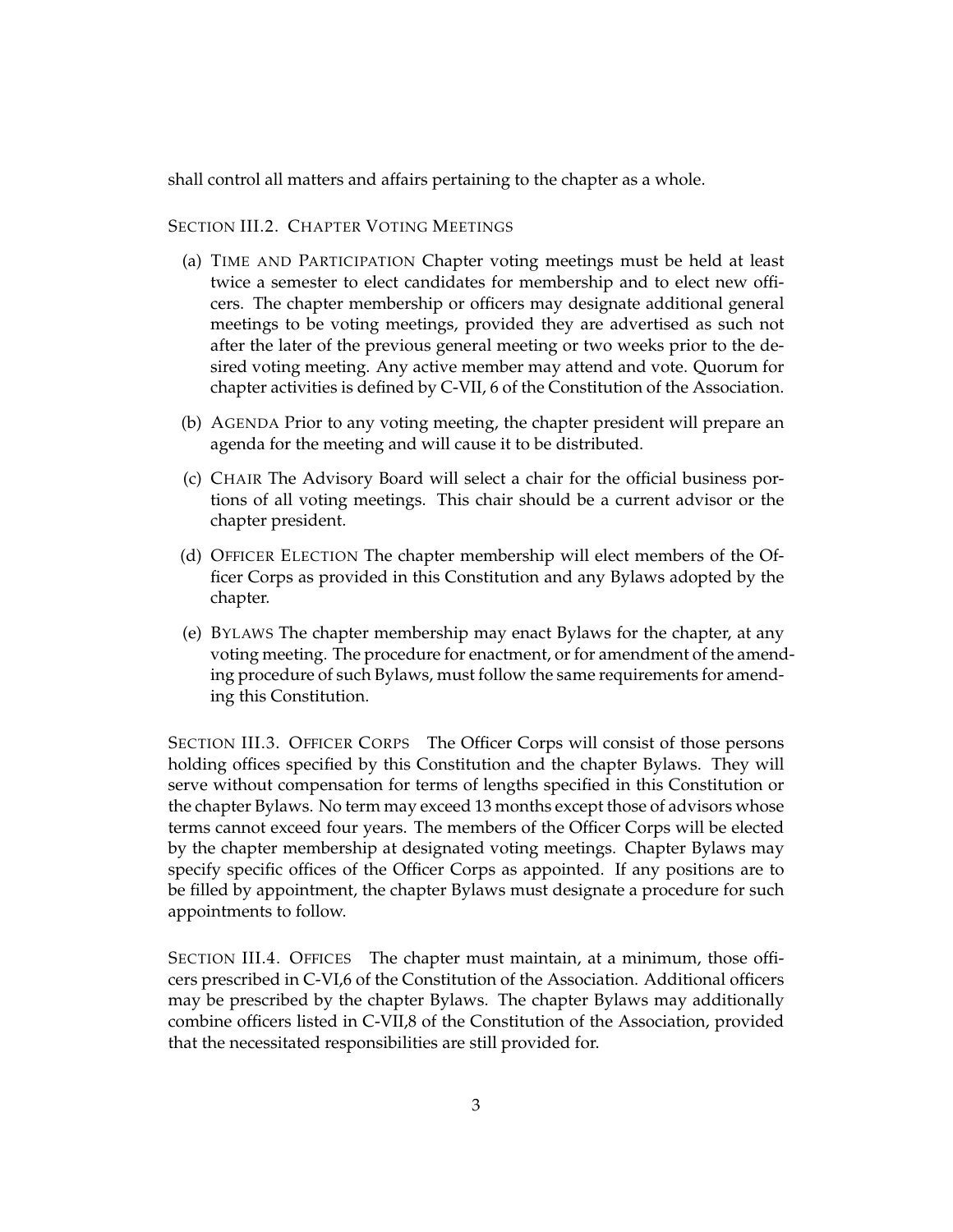SECTION III.5. OFFICER CORPS RESPONSIBILITIES The officer corps will be responsible for managing the day-to-day affairs of the chapter in accordance with the governing precedence of the chapter. The duties of the individual officers are those usually performed by persons holding such offices and as prescribed by the Constitution and Bylaws of the Association and the Bylaws of the chapter.

SECTION III.6. VACATED OFFICES If a vacancy occurs on the Officer Corps subsequent to election, and/or subsequent to taking office, a special election will be held at the next general meeting to fill any and all vacancies. The officer(s) elected at that time will serve for the remainder of the vacated term. If the remaining members of the Officer Corps determine it necessary to fill the vacancy prior to the next general meeting, they may, by a majority vote, appoint an interim officer to serve until the next general meeting.

SECTION III.7. REMOVAL Officers may be removed from office at the pleasure of the membership as provided for in the Bylaws or in the parliamentary authority (See Const. Art. XIV, Sec. 7) adopted by the Association.

<span id="page-5-0"></span>SECTION III.8. FISCAL YEAR The fiscal year of the chapter shall begin on January 1st and end on December 31st.

#### **Article IV Chapter Membership**

SECTION IV.1. DEFINITION The chapter membership consists of those persons so defined by C-VII,1 of the Constitution of the Association.

SECTION IV.2. ELIGIBILITY OF NEW MEMBERS In addition to the requirements in [C-II of the Constitution of the Association,](http://www.tbp.org/off/ConstBylaw.pdf) candidates must meet the following requirements:

- (a) RESIDENCY To be eligible for membership in the Chapter, an undergraduate student must have completed the equivalent of two full-time terms at the University of Michigan–Ann Arbor with at least one term in the College of Engineering, or be within one semester of graduation from the University of Michigan–Ann Arbor College of Engineering, or have been invited to join Tau Beta Pi at their previous school.
- (b) GRADUATE STUDENT ELIGIBILITY To be eligible for election, graduate students must have additionally completed 11 credit hours of coursework as a graduate student. The determination of percent completion of coursework as required by C-II of the Constitution of the Association is to be made by a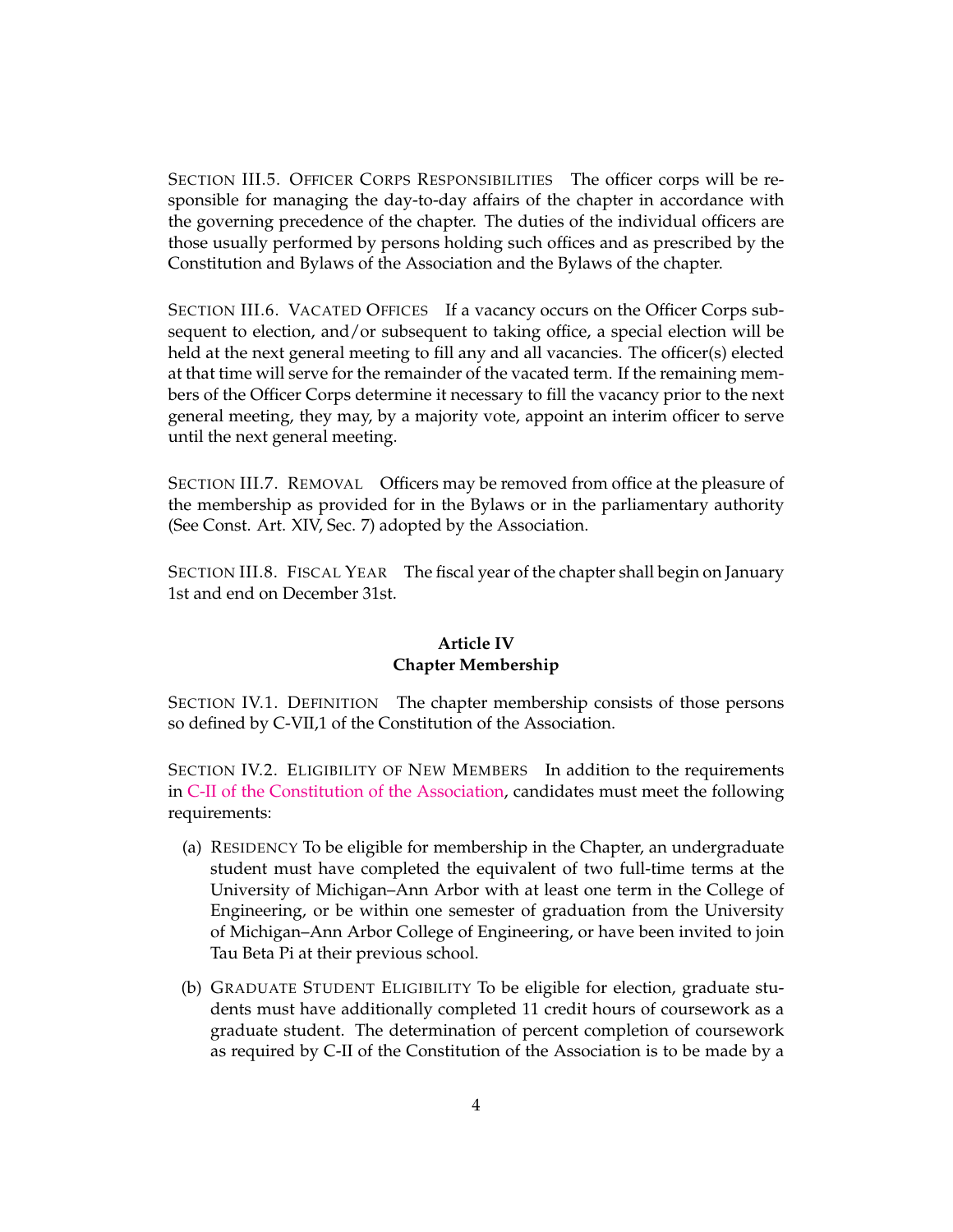student's primary advisor or program coordinator. Graduate students who were eligible at the time of graduation from their undergraduate institution are eligible for election as alumni members.

- <span id="page-6-0"></span>(c) ELIGIBLE UNDERGRADUATE CURRICULA Undergraduates in the following curricula in the College of Engineering are eligible for membership in the chapter:
	- 1. Aerospace Engineering
	- 2. Biomedical Engineering
	- 3. Chemical Engineering
	- 4. Civil Engineering
	- 5. Civil and Environmental Engineering
	- 6. Climate and Space Sciences And Engineering
	- 7. Computer Engineering
	- 8. Computer Science
	- 9. Data Science
	- 10. Earth System Science and Engineering
	- 11. Electrical Engineering
	- 12. Engineering
	- 13. Engineering Physics
	- 14. Industrial and Operations Engineering
	- 15. Materials Science and Engineering
	- 16. Mechanical Engineering
	- 17. Naval Architecture and Marine Engineering
	- 18. Nuclear Engineering and Radiological Sciences
- (d) ELIGIBLE GRADUATE CURRICULA Graduate students in any of the curricula listed in Bylaw [IV.2.c](#page-6-0) or any of the following curricula are eligible for membership in the chapter:
	- 1. Automotive Engineering
	- 2. Computer Science and Engineering
	- 3. Construction Engineering and Management
	- 4. Electrical Engineering: Systems
	- 5. Energy Systems Engineering
	- 6. Environmental Engineering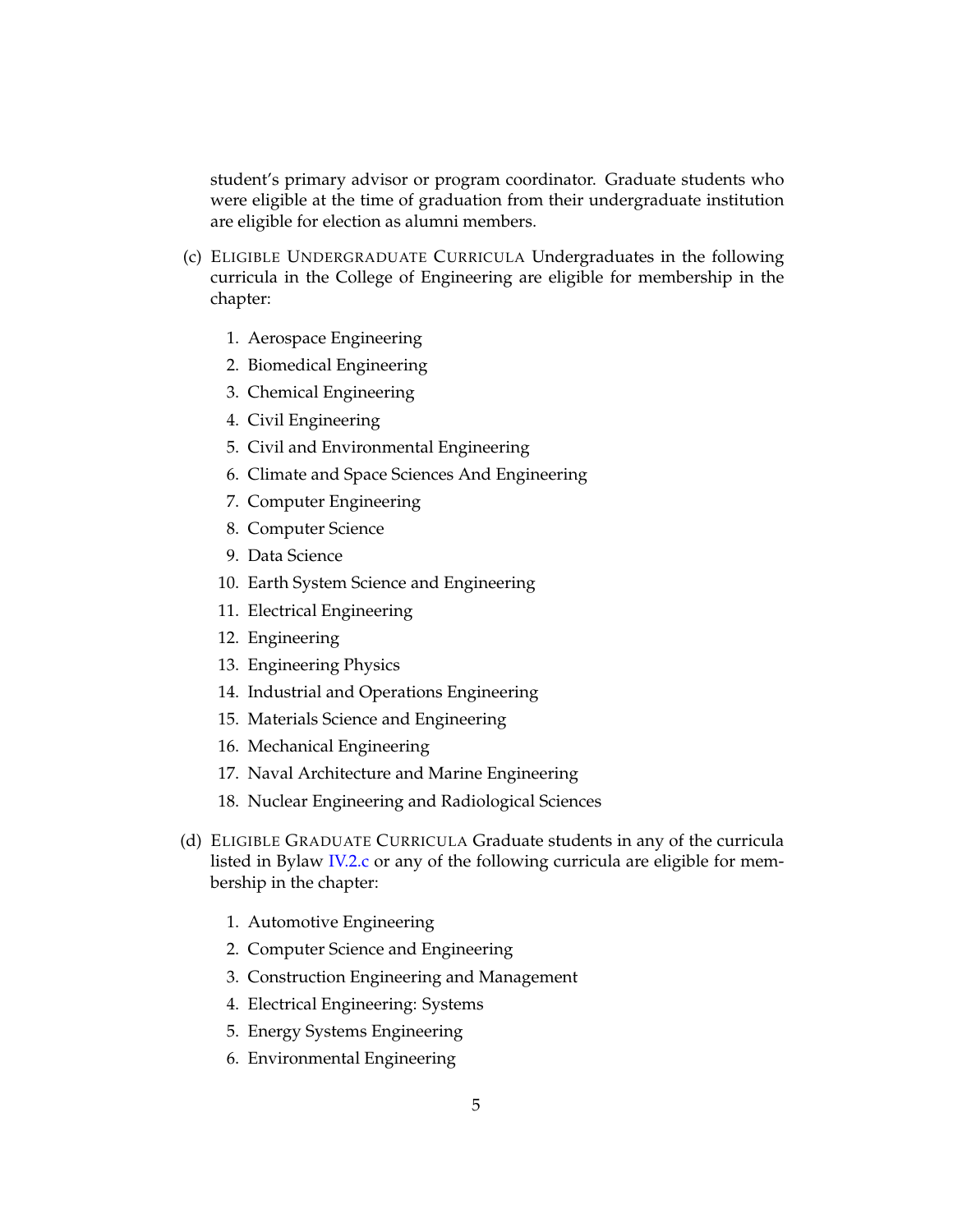- 7. Financial Engineering
- 8. Global Automotive and Manufacturing Engineering
- 9. Integrated Microsystems
- 10. Macromolecular Science and Engineering
- 11. Manufacturing Engineering
- 12. Pharmaceutical Engineering
- 13. Plastics Engineering
- 14. Space Engineering
- 15. Structural Engineering

SECTION IV.3. PROCESS The process for joining is referred to as the election process. The requirements and process for joining consist of those requirements and items outlined in C-III of the Association, and in the chapter Bylaws.

SECTION IV.4. REMOVAL The process for removing a member from membership is defined in C-I,5 of the the Constitution of the Association.

<span id="page-7-0"></span>SECTION IV.5. SUPPORT Upon joining the organization, all members agree not to undermine the purpose or mission of the Michigan Gamma chapter of Tau Beta Pi.

### **Article V Dissolution**

In the event that the chapter ceases to exist, any residual assets are bequeathed to the "Tau Beta Pi Centennial Endowment Fund" with the University of Michigan. For the purposes of this section "residual assets" do not include initiation supplies, any Tau Beta Pi or Michigan Gamma insignia, or any assets belonging to joint ventures. Assets belonging to joint ventures must be left to the adjoining parties to be disposed of at their discretion. Initiation supplies and Tau Beta Pi or Michigan Gamma insignia must revert to the national organization, to be disposed of at its discretion. Should any of these result in assets being distributed to an organization not dedicated to one of the exempt purposes outlined in Article [II,](#page-3-0) those assets will be instead distributed to one or more such purposes on a case-by-case basis.

### **Article VI Amendment**

<span id="page-7-1"></span>SECTION VI.1. PROPOSAL Amendments to the Constitution may be proposed by any active member of the chapter.